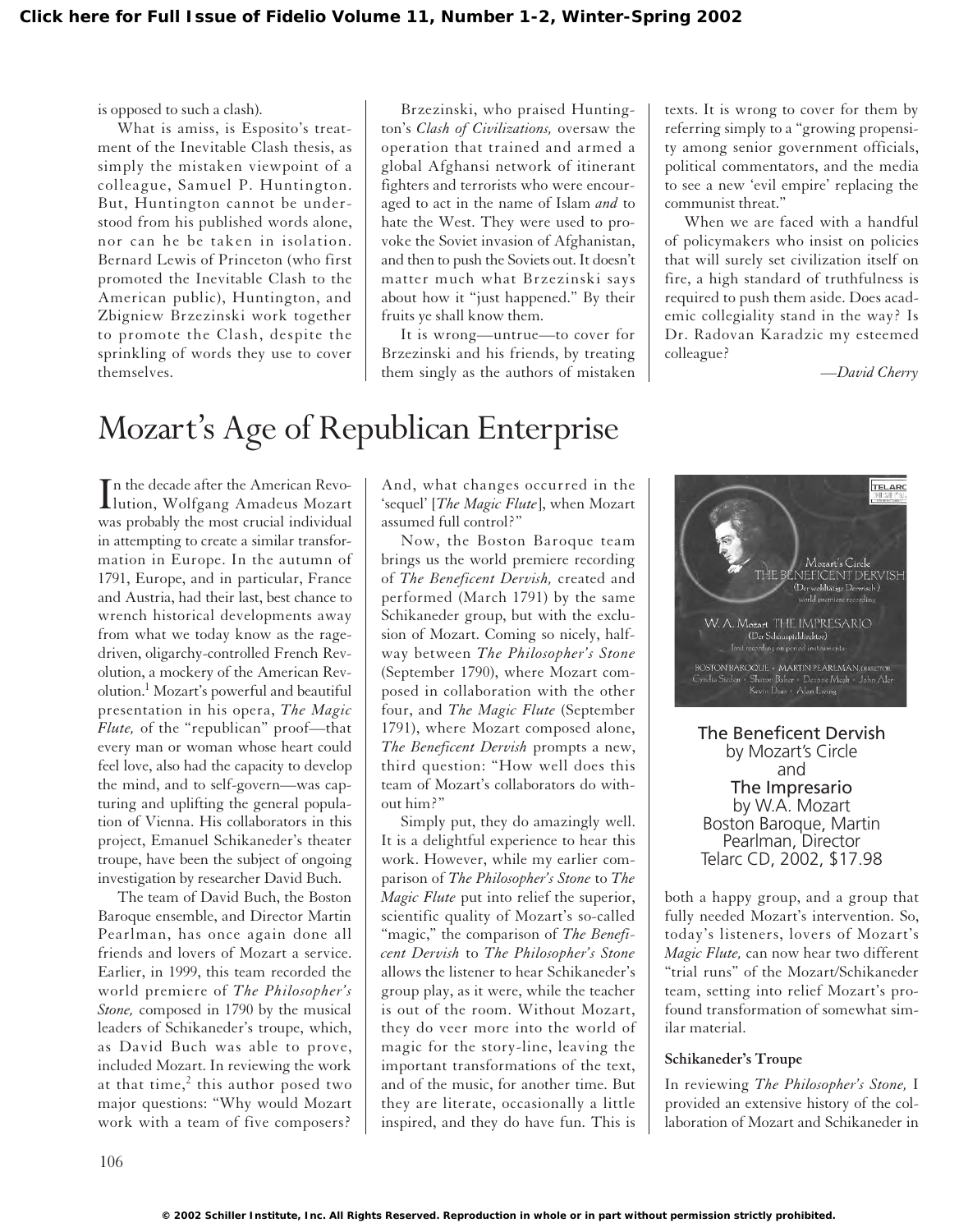their republican mission, during and just after the American Revolution, of uplifting the cultural level—and the capacity for sustained joy and optimism—of the general population in Austria and Germany. This included the key role of the translations of Shakespeare into German by Christoph Martin Wieland. Increasingly, from the mid-1770's on, Schikaneder's theater troupes performed plays of Shakespeare, Lessing, Goethe, and Schiller. And between 1789 and 1791 in Vienna, Schikaneder had four of Wieland's fairy tales worked into operas for his Theater an der Wien—the three already mentioned, plus *Oberon.* Later, in 1791, Mozart himself evidently agreed to set Shakespeare's *Tempest* to music, although he did not live long enough to begin work on it.

David Buch has discovered that *The Beneficent Dervish* was performed before *The Magic Flute,* and can be usefully heard with that in mind. Previously, it had been thought (e.g., according to Schikaneder expert Kurt Honolka) that *Dervish* was first performed in September 1793. However, as Pearlman's helpful accompanying notes summarize, David Buch has located evidence for a pre-*Magic Flute* dating. His three most pertinent pieces of evidence are:

• A March 1791 diary entry, by the prolix Karl Zinzendorf, regarding his visit to Schikaneder's theater to see the opera;

• A 1791 book in the Austrian National Library, including some of the vocal texts; and

• Newspaper ads, offering for sale arrangements from *The Beneficent Dervish,* beginning in April 1791.

So, Buch, having properly re-situated this opera, has justified hearing this lighter work as a special window into the world of the *Magic Flute* troupe, not more than six months removed.

#### *The Dervish*

*The Beneficent Dervish* also preserves many of the same character roles as *The Philosopher's Stone* and *The Magic Flute.* The Prince Nadir/Sofrano/Tamino role (listed in the chronological order of the operas in which they appear), originally played by



*Scene from "The Magic Flute" (left to right): Tamino, Pamina, Papageno.*

Benedikt Schack, always has a comical sidekick, Lubano/Mandolino/Papageno, played by Emanuel Schikaneder, with his sweetheart/wife, Lubanara/Mandolina/Papagena. The prince, of course, seeks to win his princess, Nadine/Zenomide/Pamina (the part that Mozart most thoroughly transformed). Another of the composers, Franz Xaver Gerl, sang the bass role, Eutifronte/Dervish/Zarastro (another role that underwent serious development).

Perhaps the most striking connection of *The Beneficent Dervish* to *The Magic Flute,* is the aria of the dervish at the opening of Act III, "So bald der Mann." It is, for this reviewer, the most substantial part of this lightweight opera, and it foreshadows Zarastro in *The Magic Flute,* when he sings to Pamina his warm and calming aria, "In diesen heilgen Hallen." The dervish, in this opera about the cold calculations of women's hearts and the consequent dangers to gullible men, gives loving, fatherly advice to the Prince: "Therefore before you love her, test her! Both the woman and the workings of her heart." This feature, the investigation of the inner workings of the heart, is seized upon by Mozart in *The Magic Flute,* where it takes on a

much fuller life.

The character of *The Beneficent Dervish* opera is established early on, in the hilarious duet of the peasant couple, Mandolino and Mandolina. She has caught him with a straying eye, and proceeds to beat him ("Pritsch! Pratsch!"). And when he tries to escape ("Watch out! I'll jump in the water and drown myself"), she jumps into the water after him—to use the rudder to keep hitting him. As he promises to reform, she has him repeat after her, "Dearest, only, best of wives!"—although he still needs more of the "Pritsch! Pratsch!" Finally, with his repeating "I'd like to live with you alone!," forgiveness is effected. Within a mere two-minute period, the brawl, with believable percussive effects, has turned into a tender conclusion: "Seldom are man and wife as close as we two, we live like children and are one soul and body!" The games men and women play are succinctly and ludicrously portrayed.

The scene was designed for Schikaneder's comic specialty. (I might add, that, after hearing Kevin Deas' singing in Schikaneder's original roles of Lubano and Mandolino, I am persuaded that his is actually Schikaneder's voice! He seems both quite com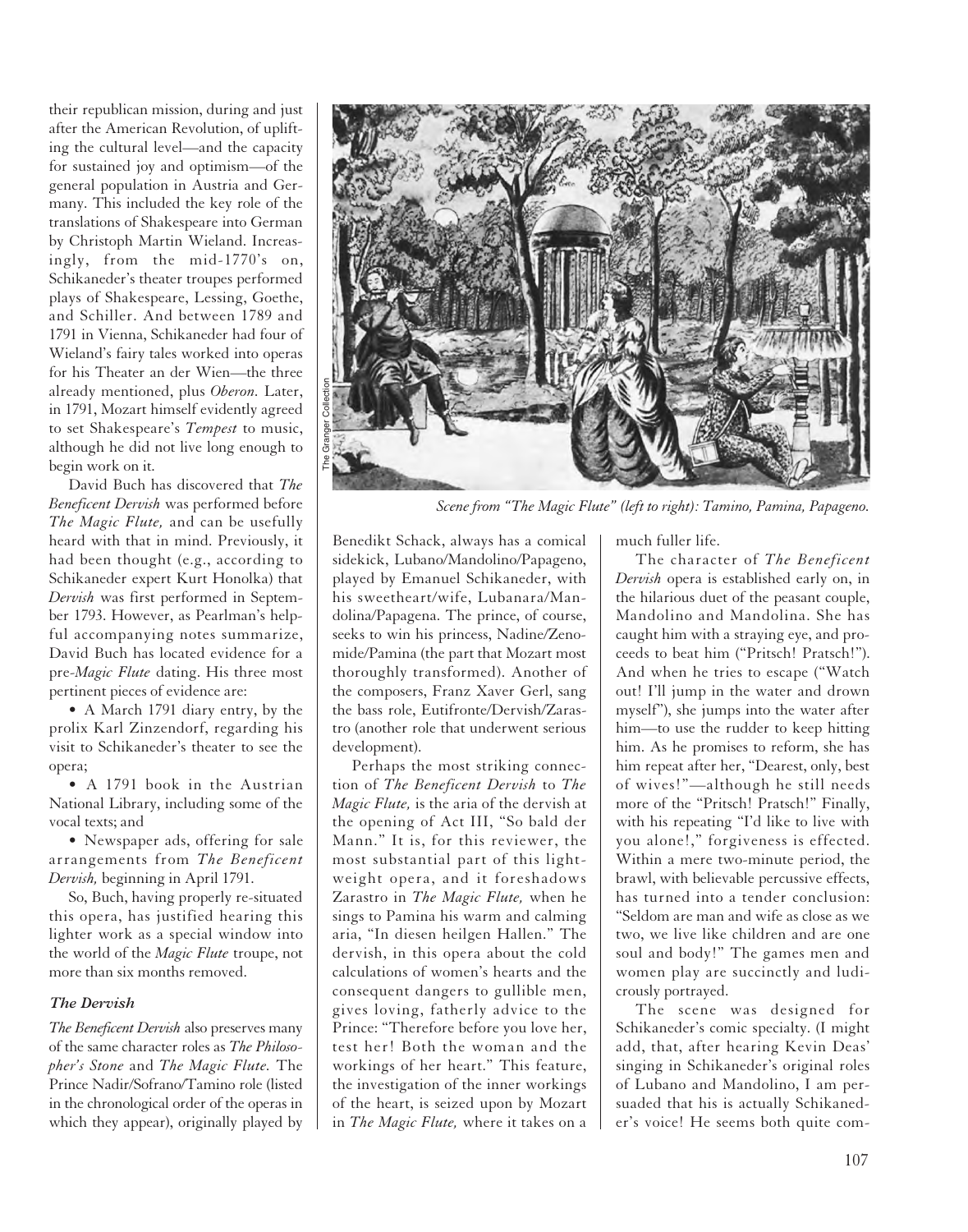fortable, and convincing, in Schikaneder's role.)

The paradoxical plight of malefemale relations doesn't get resolved at a higher level in this opera, however. We hear a women's chorus ("Enslaving men is what we enjoy!"), followed by a lovely aria by Princess Zenomide, the object of Prince Sofrano's love. She begins "Sofrano, had you felt my pain since our last bitter parting . . . ," then she questions his commitment, claiming that "If you feel nothing more for me, so be it, I shall gladly die for you." There is seemingly nothing insincere in the words or the musical setting. Any man in the audience would want to believe the maiden. However, when they next meet, she is singing to Sofrano an entrancing balladstory, only to distract him and steal his wealth from him!

One would think the Prince might learn a lesson from this. But not this prince, and not in this comedy. Earlier, in the opening of the opera, the Prince was certainly good-hearted enough to take in, and care for, the dervish, who had appeared at the Prince's door as an ill beggar. Sofrano explains that it was simply his duty as a human being. But Sofrano, after his duty is done, is shown to be mainly excited by money and love, singing: "Truly I can't contain myself. Money and love smile upon me." In this opera, it will take the beneficence of a guardian angel, some liberal doses of magic, and, of course, some peasant cleverness, to deal with the evil hearts of women.

# **Mozart, March 1791**

Mozart might have made his thoughts known to Schikaneder at the time. At the same time that this happy farce was playing on stage (March 1791), Mozart popularized Schikaneder's troupe by composing a set of eight variations upon "Ein Weib ist das herrlichste Ding!" ("A wife is a wonderful thing!") This was a selection from an earlier production of the troupe, created by Benedikt Schack and Franz Xaver Gerl. But, instead of simply spinning out eight variations to ornament the sung theme, Mozart fashions something special. He creates variations, separately, upon both the intro-

It was also at this time (March 7, 1791) that Schikaneder asked Mozart to compose *The Magic Flute.* Further, the very next day, Mozart entered into his music catalogue a new work, "Per questa bella mano," a concert aria (K. 612) for the bass, Gerl, who sang the role of the dervish. The aria is notable for the string bass, written for Friedrich Pischlberger, who played in Schikaneder's theater orchestra.<sup>3</sup> Given the involvement of Mozart with the theater troupe, not only in the previous fall with *The Philosopher's Stone,* but during the March presentation of *The Beneficent Dervish,* I can't but think that the composers benefitted from Mozart's beneficence throughout.

During these same winter months of early 1791, Mozart, the third Court Composer, was being under-utilized by the Austrian Court. Emperor Leopold II had not yet settled on Mozart for the major commission of *La Clemenza de Tito.* He was being paid to write dance music, minuets. On a receipt for payment for some of these minuets, Mozart wrote: "Too much for what I did, not enough for what I could do." Which brings us to the other offering on this CD.

# *The Impresario*

Mozart had done revolutionary work for Joseph II's Austria, back in 1781/2, when he had first come to Vienna. His *Abduction from the Seraglio* was the singularly successful operatic work for Emperor Joseph II's German-language national theater project. Joseph II had discussed and planned with the dramatist Gotthold Lessing, to launch such a project, as vital to uplifting his population, uplifting the language they spoke, and the thoughts capable of being expressed in the language. Outside of this project, the German-language entertainment in Vienna was fairly banal (though surely not quite as insipid as what we've achieved in our own time).

In the wake of the victory at Yorktown, when America turned the world upside-down on the British oligarchy, brawls and controversies in Europe swirled around Mozart's revolutionary transformation of the *Abduction* libretto. Mozart dramatically altered the story-line by replacing the importance of blood-line descent, with the grace of agapic charity—and this, the most "Christian" action in the opera, was carried out by the feared Turkish pasha!<sup>4</sup>

Threats, palace intrigues, and arrests put an end, by 1783, to the German-language national theater project of Joseph II. So, for Joseph to arrange an elaborate, costly party on Feb. 7, 1786, with a German operetta by Mozart to be performed directly against an Italian operetta, one might assume that there was, very likely, something on the Emperor's mind. Evidently, Joseph himself had proposed to Johann Gottlieb Stephanie, Mozart's librettist from the *Abduction,* that he compose the story-line for *The Impresario,* taking as his subject, the problem of the egos of sopranos in a German-language opera company. Meanwhile, Joseph also proposed to Salieri that he compose something in Italian, dealing with the difficulties between the demands of a librettist, and of a composer.<sup>5</sup> Joseph arranged for the two troupes to present their offerings to his dinner party, using two different stages, set at different ends of the hall. The elaborate party was in honor of Joseph's sister, the Archduchess Marie Christine, and her consort, Duke Albert, who was Joseph's Governor-General for the Austrian Netherlands.

Stephanie engaged his two lead singers from *The Abduction,* Valentin Adamberger and Caterina Cavalieri. Further, Mozart's sister-in-law, Aloysia Weber, was engaged as the soprano to duel with Cavalieri. Stephanie set the farce in Salzburg, probably reflecting Mozart's satiric attitude about the backwardness enjoyed by the ruler of his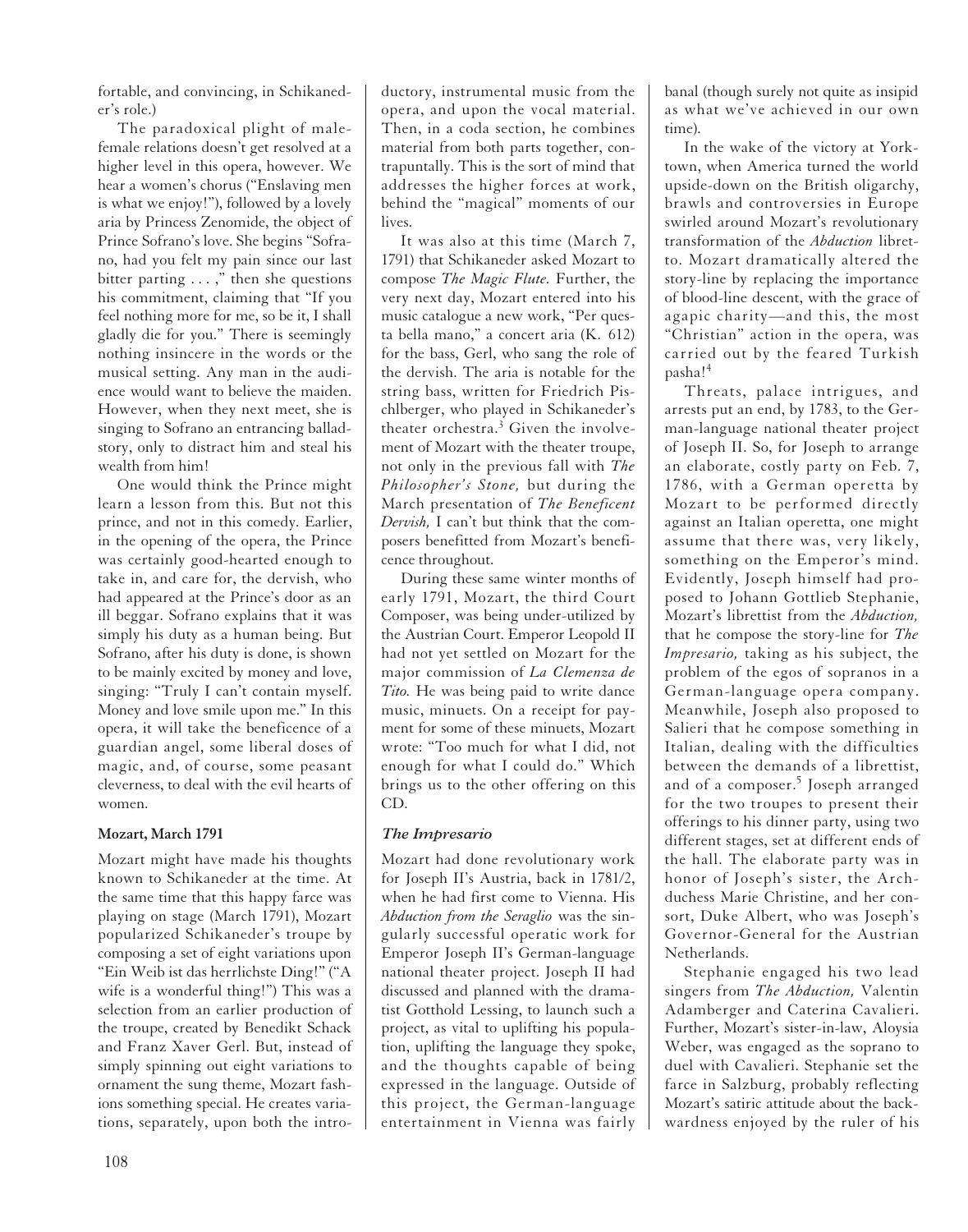

*Finale of the ecumenical "Abduction from the Seraglio."*

hometown, Archbishop Colloredo.

Stephanie has a comic actor named Buff tell an impresario, one Herr Frank, to hire cheap actors and singers, so he can spend his money on bribing the critics: "Leave your good taste at home . . . . The world wants to be deceived." Much fun is had with the dueling sopranos, as they have trouble fitting their egos in with the larger purpose of the theatrical presentation. Stephanie has the voice of reason try to calm the sopranos, arguing that "Harmony's the greatest virtue I can recommend to us." He brings back his non-singing comic actor, Buff, to deliver his joke at the expense of all the singers, upon which joke Stephanie seems to have hung his whole story.

## **Pearlman's Performance**

Now, in a polemical work such as this, ridiculing the egos of singers, it is certainly not good form to have the singers simply display their voices in performance! Perhaps, only in such a semiliterate age as ours, could such a mistake occur, but occur they often do. Fortunately, this is not the case in this performance, as Pearlman's troupe seems happy to get into the spirit of the work.

Further, the recording is said to be the first one on period instruments, and, for what it is worth, it is quite clean. But the authenticity, fortunately,

seems to come not from the period instruments, nor from the unvibrated fingering, but from the top, from a conceptual level, which then carries through in the voices and instruments. The singers' voices convey the text and the interplay of the roles, leaving one almost hearing the visual images of actors on stage. The whole affair is quite good fun. Finally, Mozart seems to have composed the music to be its own character in the operetta, which more than once brings the egos back to reason, and Pearlman's orchestra properly recreates this role.

Nonetheless, the work is a curious matter, which somehow seems quite a distance from the issues Mozart was fighting out with Joseph II at that precise time. Mozart's music for *The Impresario* is marvelously better than the story deserves, and seems to reflect, more than anything else, the transcendent work he was then engaged in, the opera *The Marriage of Figaro.*

When the Stephanie/Mozart *Impresario* and the Salieri work were performed a few days later for the public, two different Vienna papers praised the former. One singled out Mozart's music as "containing some special beauties . . . ," while another thought the German work "infinitely superior" to the Italian one, adding, "that is surely not the result of national pride." Meanwhile, at the

private dinner party, Count Zinzendorf, nothing if not snooty, thought *The Impresario* was very mediocre. However, what Emperor Joseph II intended by the affair, and what he thought of the result, is not known. What is known, is that he was in the middle of the most intense brawl of his life.

# **The** *Figaro* **Project**

As of February 1786, Joseph II had been the sole ruler of the Austro-Hungarian Empire for just over five years. In brief, his reforms had attempted to break the Empire from its feudalism, and to develop its manpower. He freed the serfs; granted religious toleration to Protestants and to Jews; encouraged science, mining, metallurgy, and agriculture; allowed a freedom for public debate and for publishing; and established public hospitals, public works, and a broader public education. The entrenched Austro-Hungarian nobility resisted the development of their newly freed population, no less than did the embittered Confederate landowners after Lincoln's victories. They ridiculed Joseph's attempts to enrich the public mind by such means as his German National Theater. After Mozart's close collaboration with Joseph in 1781/2 with *The Abduction,* the massive political counter-attack kept Joseph away from his best collaborators during 1783 and 1784.

So, in 1785, when Joseph agreed to have Mozart compose *Figaro,* it was a major breakthrough, and Mozart focussed his creativity, and his recent musical-scientific discoveries, $6$  upon making operatic and political history. The conditions under which the Emperor proceeded, were that the *Figaro* play by Beaumarchais only be allowed on stage in Italian as opera. (The head of the Secret Police, Count Anton Pergen, had banned the play in German, in February 1785, when Schikaneder had proposed performing it. Pergen's defenders claim that he did this at the bequest of the Emperor; the behind-the-scenes brawl within the Court, however, can only be surmised.) Minimally, the Emperor very much wanted *Figaro,* as an Italian opera, to be